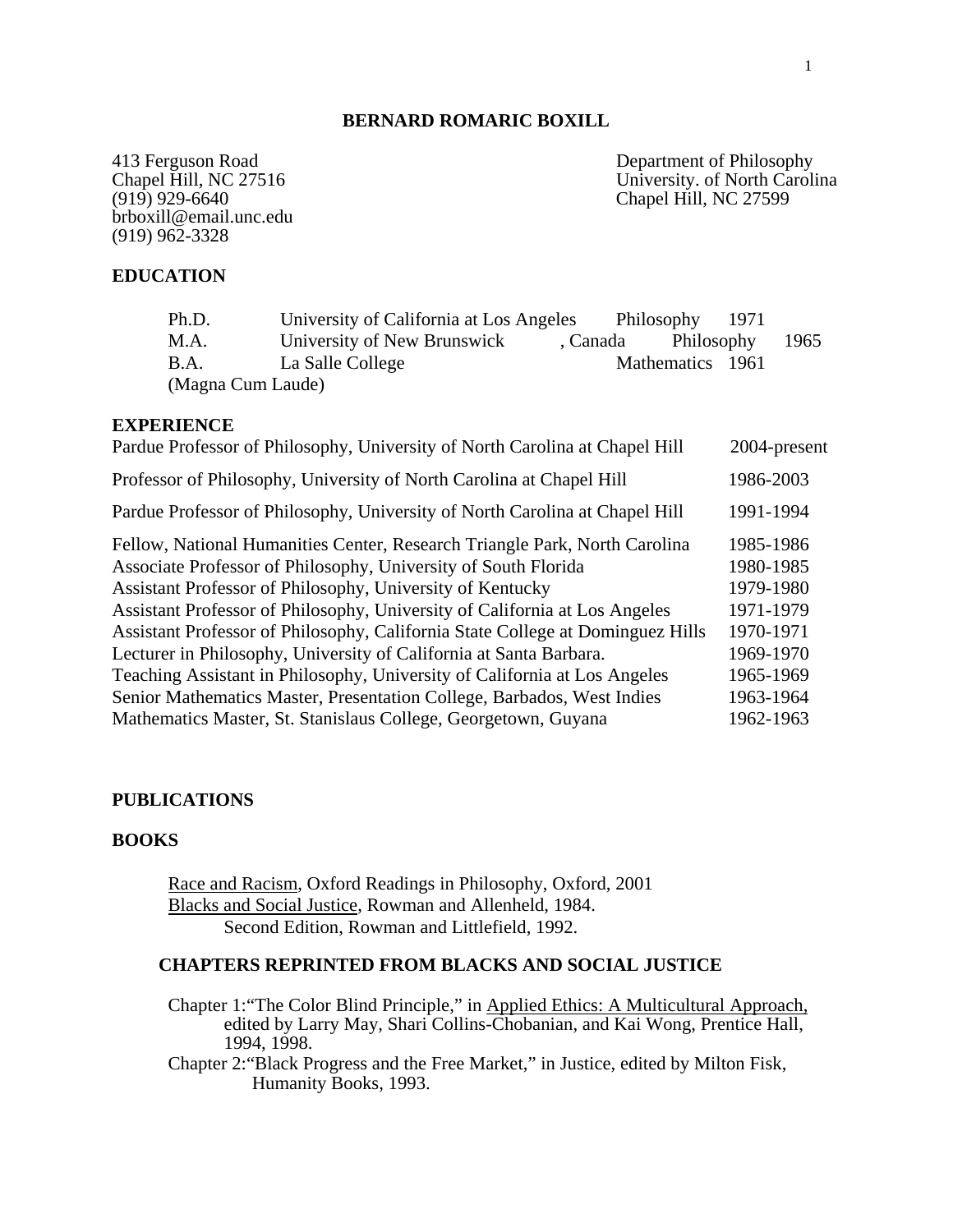Chapter 7:"The Case for Affirmative Action," in Morality in Practice, Fourth edition edited by James P. Sterba, Wadsworth Publishing Company 1994. Contemporary Moral Problems,  $3<sup>rd</sup>$ ,  $4<sup>th</sup>$ ,  $5<sup>th</sup>$  editions, edited by James P. White, 1991, 1994, 1997.

> Reflections: An Anthology of African American Philosophy, edited by James Montmarquet and William Hardy, Wadsworth, 2000, 226-235..

**Chapter 8: "Separation or Assimilation," in Campus Wars: Multiculturalism and the** Politics of Difference, edited by John Arthur and Amy Shapiro. Westview Press, 1995, 235-249.

#### **ARTICLES**

"The Counterfactual and Inheritance Arguments for Black Reparations," in Howard McGary ed., Reparations for African Americans. Rowman and Littlefield. Forthcoming.

"Lockean Arguments for Affirmative Action," in Laurence Thomas ed., Contemporary Debates in Social Philosophy, Oxford: Blackwell. Forthcoming.

- "Rousseau, Natural Man, and Race," in Race and Racism in Modern Philosophy edited by Andrew Valls pp 150-168 Cornell University Press. 2005.
- "Why We Should Not Think of Ourselves as Divided by Race," in Racism in Mind , edited by Michael Levine and Tamas Pataki, Cornell University press. 2003.

"Introduction" The Negro Problem Booker T. Washington et al Humanity Books 2003.

- "A Lockean Argument for Black Reparations," in The Journal of Ethics Volume 7, 2003, pp 63- 91.
- "Affirmative Action in Higher Education," in A Companion To The Philosophy of Education," edited by Randall Curren Blackwell, 2003, pp 593-604.
- "The Backward Looking Case for Affirmative Action," with Jan Boxill in Blackwell Companion to Applied Ethics edited by Christopher Wellman, Blackwell 2003.
- "The Morality of Reparations,  $II$ ," in A Comanion to African American Philosophy, edited by Tommy Lott and John Pittman, Blackwell, 2003, pp 134-147
- "Kant and Race," with Thomas E. Hill, Jr., in Race and Racism," Oxford University Press, 2001, 448-471.
- "Introduction," in Race and Racism, Oxford University Press, 2001,1-42.
- "Power and Persuasion," *Journal of Social Philosophy*, Fall, 2001, 382-385.
- "Power and Poverty, the Prospects for World Peace," in Philosophical Perspectives on Power and Domination, edited by Larry Bove and Laura Kaplan, Rodopi, 1998,137-157.
- "Radical Implications of Locke's Moral Theory: The Views of Frederick Douglass," in Slavery and Social Philosophy, edited by Tommy Lott. Roman and Littlefield, 1998, 29-49.
- "Multiculturalism and Democracy," In Multiculturalism and American Democracy, edited by Richard Zinman, and Arthur Melzer. University Press of Kansas, 1998, 112-119.
- "Douglass Against the Emigrationists," in Frederick Douglass, edited by Bill E. Lawson, Blackwell, 1998, 21-49.
- "Populism and Elitism in African American Political Thought," *Journal of Ethics*, Volume I, No. 3, May 1997, 209-238.
- "The Fight with Covey," in Existence in Black: An Anthology of Black Existential Philosophy, edited by Lewis R. Gordon, Routledge, 1996, 273-290.
- "Washington, DuBois, and Plessy v. Ferguson," *Law and Philosophy*, Volume 16, May 1997, 299-330.
	- Reprinted in: Racism and the Law: The Legacy and Lessons of *Plessy*, edited by Gerald Postema, Kluwer Academic Publishers, 1997.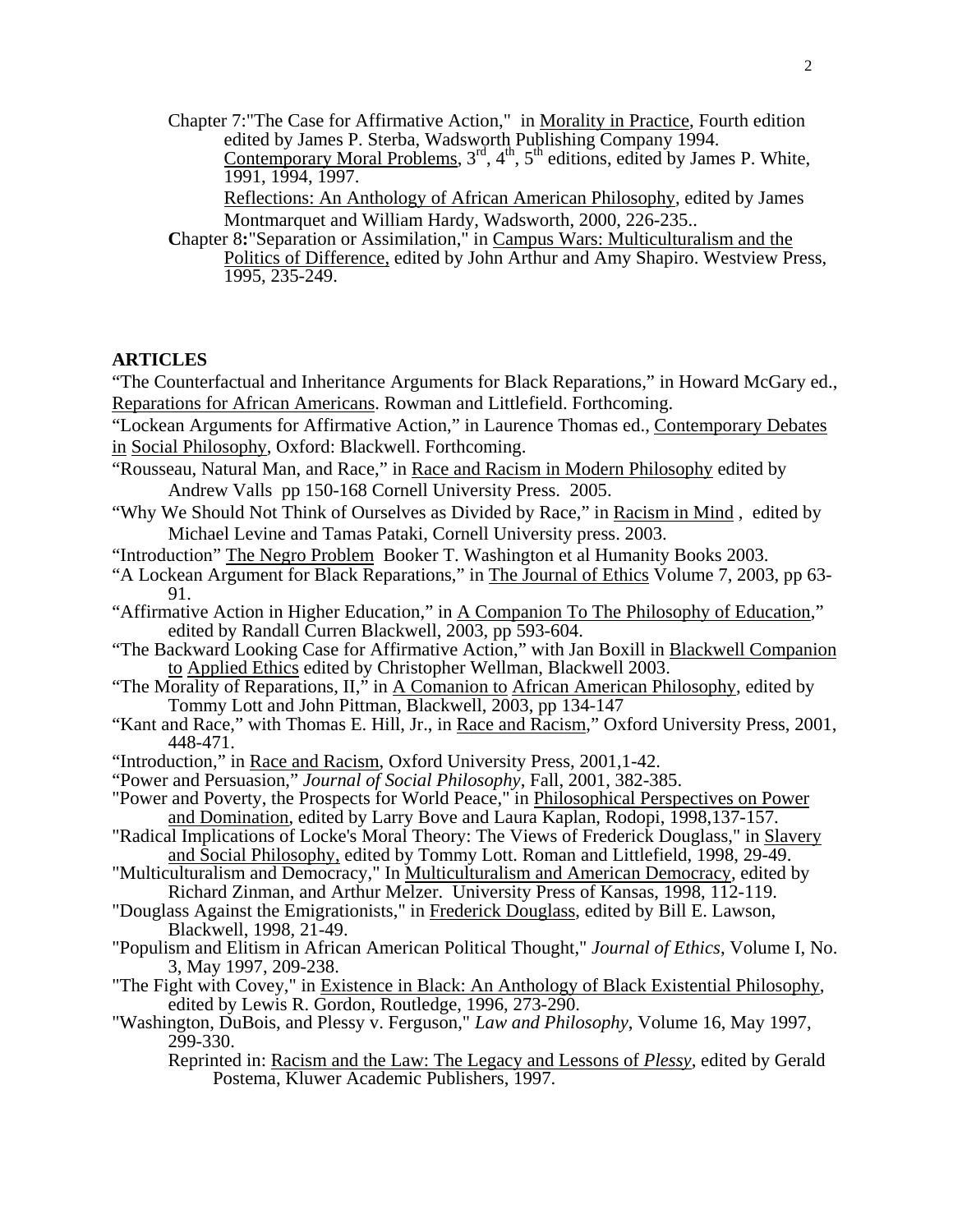- "Black Liberation, Yes," in Liberation Pro and Con, edited by Michael Leahy, Routledge 1996 51-64. "Du Bois on Cultural Pluralism" in W.E.B. Du Bois on Race and Culture, edited by Bernard Bell, Emily Grosholz, and James Stewart, Routledge, 1996, 57-85. "Fear and Shame as forms of moral suasion in the thought of Frederick Douglass*," Transactions of the Charles.S Peirce Society*, Fall 1995, No.4, 713-744. "The Culture of Poverty", *Social Philosophy and Policy*, Volume 11, No 1, Winter 1994, 249- 280. Reprinted in: Cultural Pluralism and Moral Knowledge, edited by Ellen Paul, Fred Miller, Jr., and Jeffrey Paul, Cambridge University Press, 1994, 249-280. "Two Traditions in African American Political Thought," *Philosophical Forum*, Fall 1993. Reprinted in: African Philosophy: An Anthology, edited by Emmanuel Eze, Blackwell, 1998. Reprinted in: African American Perspectives and Philosophical Traditions, edited by John Pittman, Routledge, 1996, 119-135. "On Some Criticisms of Consent theory," *Journal of Social Philosophy*, Spring 1993, 81-102. "Dignity, Slavery and the 13th Amendment" in The Constitution of rights, edited by Michael Meyer and William Parent. Cornell University Press, 1992, 102-117. "The Underclass and the Race-Class Issue" The Underclass Question, edited by Bill E. Lawson,
- Temple University Press, 1992. "Equality, Discrimination and Preferential Treatment," A Companion to Ethics, edited by Peter Singer, Blackwell 1991.
- "Human Rights: The Dispute about the Underclass" in Exploitation and Exclusion: Race and Class in the 20th Century, edited by Abebe Zegeye, Leonard Harris, and Julia Maxted. Hans Zell Publishers London 1991.
- "Wilson on the Underclass," *Ethics*, Volume 101, No 3, April 1991.
- "Is Further Civil Rights Legislation Irrelevant to Black Progress?," Special Issue Race: Twentieth Century Dilemmas-Twenty-First Century Prognoses. Ethnicity and Public Policy, Spring 1990, 12-48.
- "Introduction" Race: Twentieth Century Dilemmas-Twenty-First Century Prognoses. Special Issue. *Ethnicity and Public Policy*, Spring 1990, 1-11.
- "Equality and Integration" *New Community*. Vol.7 No 1 Oct 1990,5-18.
- "Global Equality of Opportunity and National Integrity," *Social Philosophy and Policy*, Autumn 1987, 143-168.
- "Theories of Justice and the United Nations Declaration on the Establishment of a New International Order," *Teaching Philosophy*, 1986, 129-136.
- "Medical Decision Making Under Uncertainty," *Biomedical Ethics Reviews*, edited by James Humber and Robert Almeder, 1985, 97-108.
- "Consent and Compensation," Compensating Research Victims. The Ethical and Legal Implications of Programs to Redress Injured Subjects. President's Commission for the Study of Ethical Problems in Medicine and Biomedical Research, Vol. 2, 1982.
- "The Race-Class Issue," Philosophy Born of Struggle, Afro-American Philosophy from 1918, edited by Leonard Harris, 1982.
- "What is Equal Educational Opportunity," Proceedings of the Public Policy Conference on Equality of Opportunity, California Council for the Humanities Public Policy, 1980.
- "How Injustice Pays," *Philosophy and Public Affairs*, Vol. 9, 1980, 359-371.
- "Discrimination, Compensation, and Self-Respect," Abstract, *The Journal of Philosophy*, Vol. 78, 1980.
- "The Morality of Preferential Hiring," *Philosophy and Public Affairs*, Vol. 7, 1978, pp. 246-268. Reprinted in: Justice in Theory and Practice, edited by James Sterba, 1983.
- Reprinted in: Today's Moral Problems, edited by R. Wasserstrom, Third Edition, 1984. "Sexual Blindness and Sexual Equality," *Social Theory and Practice*, Vol. 6, 1980, 281-298.
- Reprinted in: Right Conduct: Theory and Applications, edited by Michael Bayles, 1983.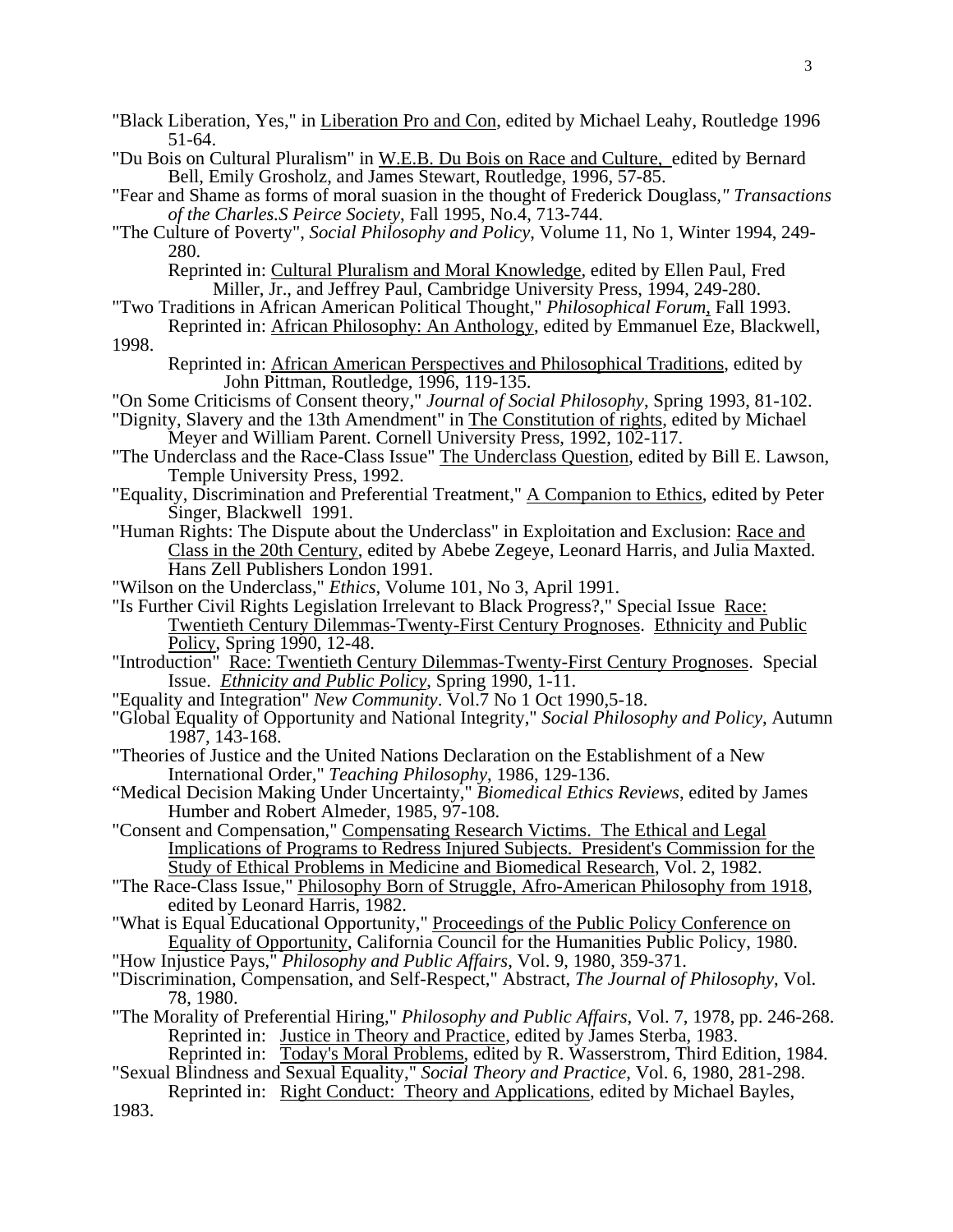Reprinted in: Today's Moral Problems, edited by R. Wasserstrom, Third Edition, 1984. Reprinted in: Issues in Moral Philosophy, edited by Thomas Donaldson, 1986.

Reprinted in: Contemporary Moral Problems, Second Edition, edited by James E. White, 1985.

"Dubois and Fanon on Culture," *The Philosophical Forum*, Winter/Spring, 1977-1978, pp. 326- 338.

"Self-Respect and Protest," *Philosophy and Public Affairs,* Vol. 6, 1976, pp. 58-69.

Reprinted in: The Politics of Self-Esteem, Special *Nursing Digest*, Vol. 6, 1978.

Reprinted in: Dignity, Character and Self-Respect, edited by Robin S. Dillon. Routledge, 1995.

Reprinted in: Philosophy Born of Struggle, Afro-American Philosophy From 1918, edited by Leonard Harris, 1982, and Second Edition, 2000.

"Morality of Reparations," *Social Theory and Practice,* Vol. 2, No. 1, 1972, pp. 113-123.

Reprinted in: Today's Moral Problems, edited by Richard Wasserstrom, 1975.

Reprinted in: Philosophy Now, edited by Paula and Karsten Struhl, 1975.

Reprinted in: Reverse Discrimination, edited by Barry Gross, 1977.

- Reprinted in: Philosophical Problems in the Law, edited by David Adams, Wadsworth 1991.
- Reprinted in: The Affirmative Action Debate, edited by Steven M. Cahn, Routledge, 1995.

Reprinted in: Race, Class, Gender and Sexuality: The Big Questions, edited by Naomi Zack, Laurie Shrage & Crispin Sartwell, Blackwell, 1998, 55-61.

# **ENCYCLOPEDIA ENTRIES**

"Martin Luther King Jr." in Encyclopedia of Philosophy Second Edition (Forthcoming)

"Affirmative Action" in Encyclopedia of Philosophy Second Edition (Forthcoming)

- "Frederick Douglass," in Routledge Encyclopedia of Philosophy (Electronic) edited by Edward Craig.
- "Affirmative Action," in The Routledge Encyclopedia of Philosophy, edited by Edward Craig, Routledge, 1997
- "Democratic Theory, African American," in Encyclopedia of Democracy, edited by Seymour Martin Lipset, Congressional Books, 1995, 1238-1240.
- "Racism," Encyclopedia of Ethics, edited by Lawrence Becker, Garland Publishing, Inc., New York and London, 1992.
- "Civil Rights," Encyclopedia of Ethics, edited by Lawrence Becker, Garland Publishing, Inc., New York and London, 1992.
- "Martin Luther King," Encyclopedia of Ethics, edited by Lawrence Becker, Garland Publishing, Inc., New York and London, 1992..

### **REVIEWS**

Affirmative Action Around the World, by Thomas Sowell, Yale University Press, 2004, *International Journal of Ethics* 2005.

Public Finance and Public Choice, by James M. Buchanan and Richard Musgrave, MIT Press, 1999, *Ethics*, 2002.

Race and Representation, edited by Robert Post and Michael Rogin, Zone Books, 1998, in *Ethics,* Spring 1999.

When Race Counts, by John Edwards, Routledge, *New Community*, 1996.

Affirmative Action and the University, by Charles Cahn, Temple, *Ethics,* Spring 1995.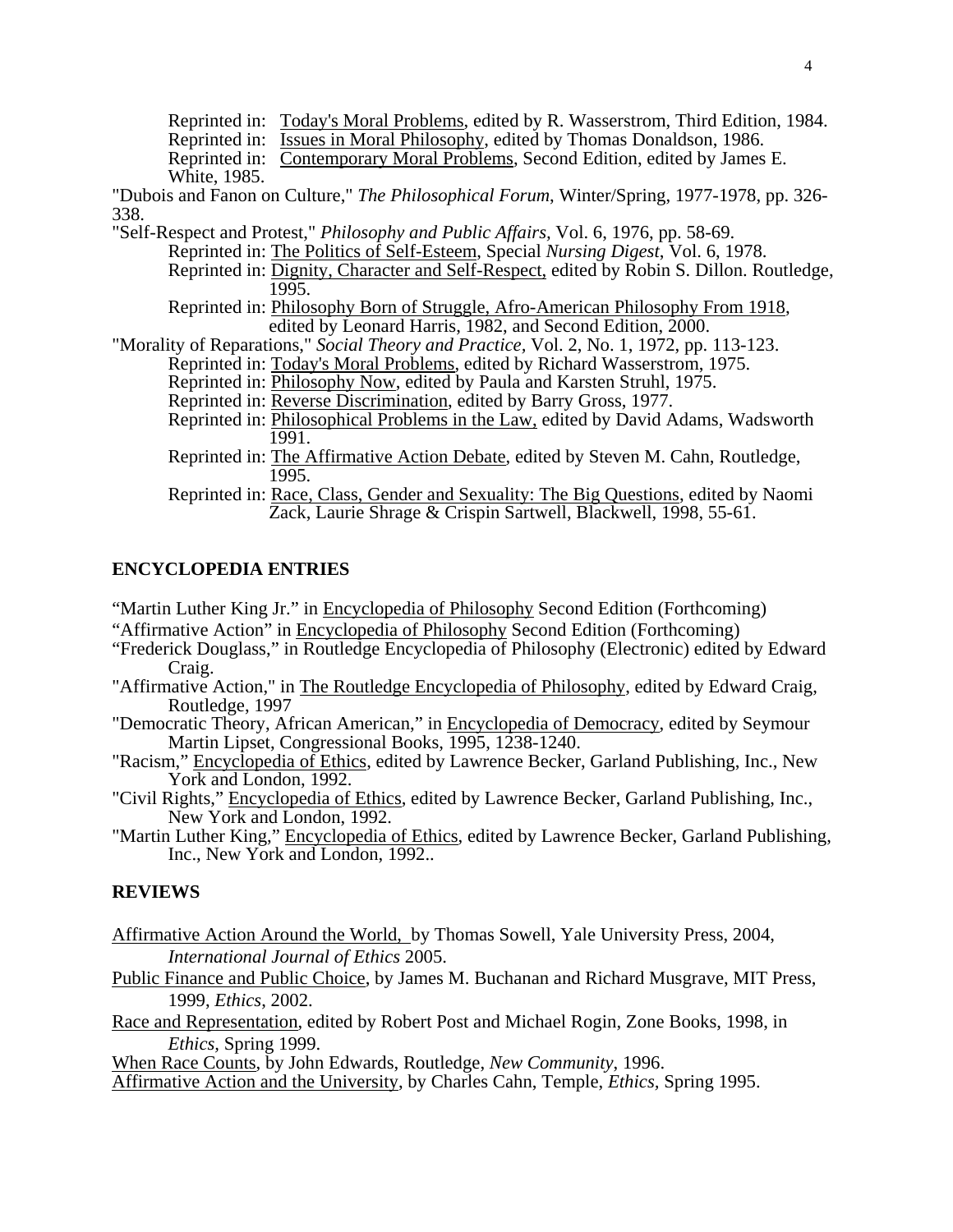- Collective Action and the Civil Rights Movement, by Dennis Chong, Chicago 1991, *Ethics,* Spring 1993
- The Philosophy of Alain Locke edited by Leonard Harris in *Transactions of the C.S. Peirce Society: A Quarterly Journal in American Philosophy*, Fall 1990.
- Martin Luther King, Jr. and the Foundations of Nonviolence, by James P. Hannigan, in *Ethics*, April 1986.
- Out of Order: Affirmative Action and the Crisis of Doctrinaire Liberalism, by Nicholas Capaldi, *Ethics,* July 1986.
- The Social Thought of W.E.B. Dubois, by Joseph P. DeMarco, in *Teaching Philosophy*, 1985.
- Discrimination and Reverse Discrimination by Kent Greenswalt, in *Teaching Philosophy*, 1985. Justice, Equal Opportunity and the Family, by James Fishkin, in *The Philosophical Review*, Vol. 93, 1984, 618-620.
- And Justice For All, edited by Tom Regan and Donald Vandeveer, in *Teaching Philosophy*, Vol. 6, 1983.

# **NEWSPAPERS**

"Booker T. Washington and W.E.B. Dubois," Series of Weekly Articles in The Beacon Newspaper, Bridgetown, Barbados, West Indies, 1980-1981.

# **PAPERS PRESENTED (Invited unless otherwise noted.)**

**"**Kant's Hope for Peace," University of Minnesota, Fall 2005

- **"**Derek Walcott's One Endeavor," Caribbean Philosophical Association, San Juan Puerto Rico, Summer 2005.
- **"**Derek Walcott's One Endeavour," University of the West Indies at Cave Hill, Barbados April 2005.
- **"**Affirmative Action and National Identity" University of Denmark, Copenhagen, March 2005. **"**Caribbean Aesthetics," Columbia College, Chicago, September 2004.
- "The Sources of Caribbean Philosophy," Caribbean Philosophical Association," Bridgetown Barbados Summer 2004
- "DuBois's Romanticism" American Philosophical Association Dec 2003
- "Kant and the Idea of Progress" American Philosophical Association Dec 2003
- "DuBois's Romanticism" Conference on the 100<sup>th</sup> year anniversary of DuBois's Souls of Black Folk Northwestern University Fall 2003
- "Rousseau's Anti-Racism," 6<sup>th</sup> Marx Wartofsky Lecture New York City University Graduate School, Spring 2003.
- " The Case for Reparations for Slavery," Peace College Spring 2003.
- "DuBois's Souls of Black Folk" Conference on the 100<sup>th</sup> year anniversary of DuBois's Souls of Black Folk University of North Carolina Chapel Hill, Spring 2003.
- "Two Arguments for Black Reparations," Conference on Reparation University of California Riverside Spring 2003.
- "The Lockean Case for Black Reparations," Bowling Green University, Fall 2002
- "Philosophy and Race" panel with Robert Bernasconi comments by Iris Young APA December 2002
- "The Lockean Case for Black Reparations," Keynote address for Philosophy Born of Struggle Conference, Brown University, October 2001.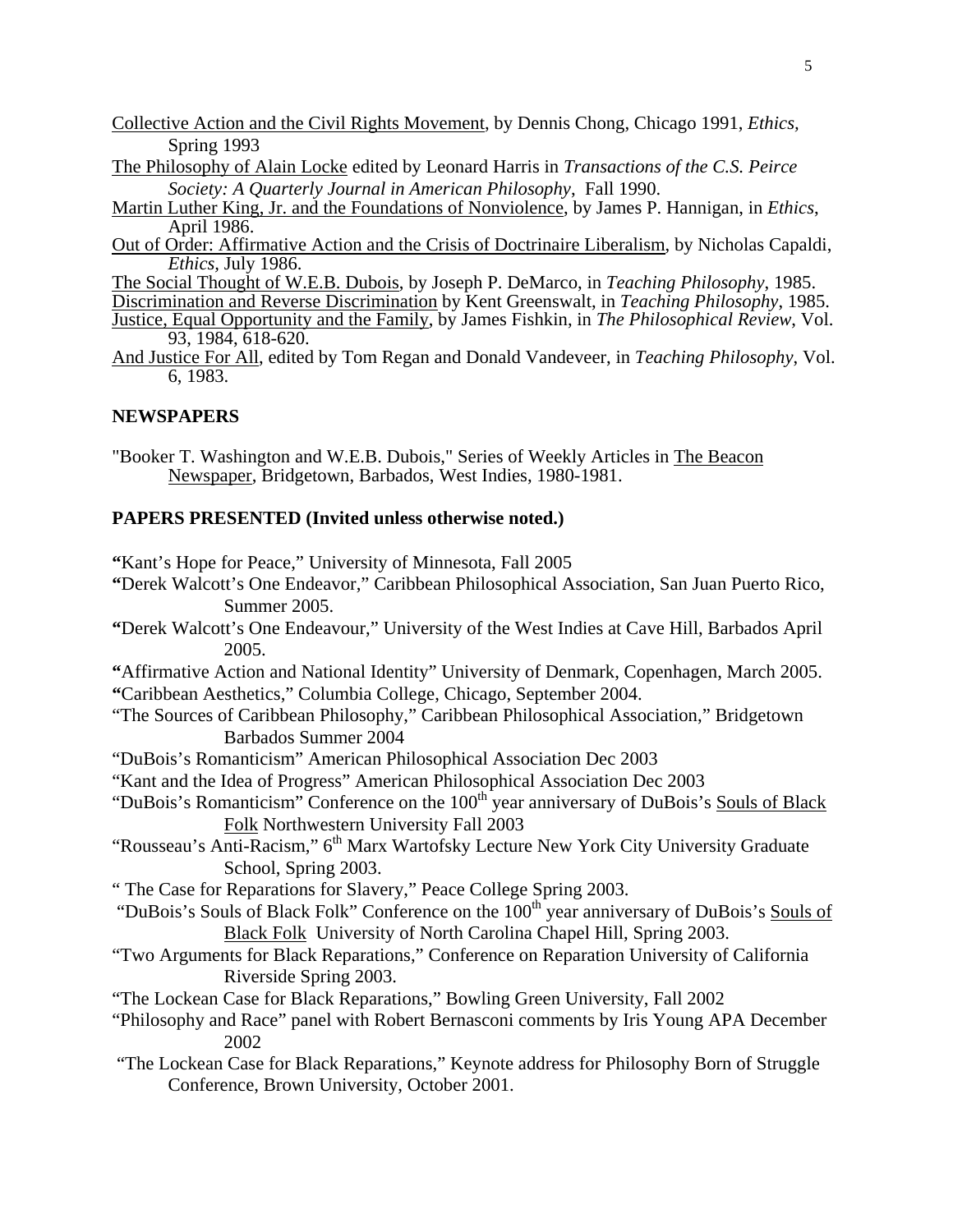- "The Scientific Concept of Race," African American Lecture Series, University of North Carolina at Greensboro, September 2001.
- "Themes in African American Philosophy," University of Illinois at Chicago Circle, Spring 2001.
- "Richard Wasserstrom and Human Rights," Symposium on Richard Wasserstrom, American Philosophical Association, Pacific Division, Spring 2000.
- "The Concept of Race,"Keynote Address for Alaine Locke Conference, Howard University, Fall 2000
- "Douglass on Moral Suasion," Alaine Locke Conference, Howard University, Fall 1999.
- "Kant and Race," Bowling Green State University, Summer 1999.
- "DuBois on Black Double Consciousness," Kutztown University, Spring 1998.
- "Recurring Themes in African American Political Thought," Kutztown University, Spring 1998.
- "Douglass on the Idea of a National Community," American Political Science Association, Boston, Fall 1998; Alaine Locke Conference, Howard University, Fall 1998.
- "Washington, DuBois, and Plessy v. Ferguson," Haverford College, Spring 1997.
- "A Syllabus for African American Political Philosophy," University of Wisconsin, Milwaukee, Spring 1997.
- "Washington, DuBois, and Plessy v. Ferguson," University of Minnesota, Spring 1997.
- "Multiculturalism and Welfare," American University, Fall 1996.
- "Washington, DuBois, and Plessy v. Ferguson," American Philosophical Association, December 1996.
- "On Some Forms of Moral Suasion in the Thought of Frederick Douglass," University of North Carolina at Wilmington, February, 1995; Glasgow University, June 1994; American Philosophical Association, Eastern Division, Boston, December 1994.
- "DuBois on Double Consciousness," Rutgers University, November, 1994; University of Minnesota, Spring 1997.
- "World Power, Peace and Poverty," University of North Carolina at Wilmington, February, 1995; University of New Brunswick, March 1995.
- "Shame, Argument and Fear as Forms of Moral Suasion," University of New Brunswick, March 1995.
- "Populism and Elitism in African American Political Thought" The Alain Locke Lecture, Howard University, April 1994; Georgia State University, April 1994; Johnson.C Smith University, May 1994.
- " DuBois on Brown," American Philosophical Association, Central Division, Kansas City, May 1994.
- " Du Bois on Cultural Pluralism," Conference on "Race, Nation and State", University of Warwick, England, May 1993; Pennsylvania State University, Spring 1992; Michigan State University, Fall 1992.
- " A World State or a World of States?" University of Tennessee, Fall 1993.
- "African American Theories of Democracy" University of Tennessee, Fall 1993.
- "Racism and Two Theories of Black Nationalism," Cornell University, Spring 1992.
- "On some criticisms of consent theory "A World State or a World of States?" Invited lecture Concerned Philosophers for Peace, Charlotte North Carolina, Fall 1992.
- "The Culture of Poverty,"Conference on Cultural Pluralism and Moral Knowledge, Social Philosophy and Policy, Bowling Green University, Fall 1992.
- "Multiculturalim and Democracy," Symposium on Science, Reason, and Modern Democracy, Michigan State University, April 22-24 1992.
- " On Some Criticisms of Consent Theory," ," Invited lecture North American Society for Social Philosophy Davidson, North Carolina Summer 1992; Distinguished lecturer Series, University of California, Irvine, March 1991; University of California San Diego Winter 1990; Rutgers University, Fall 1989.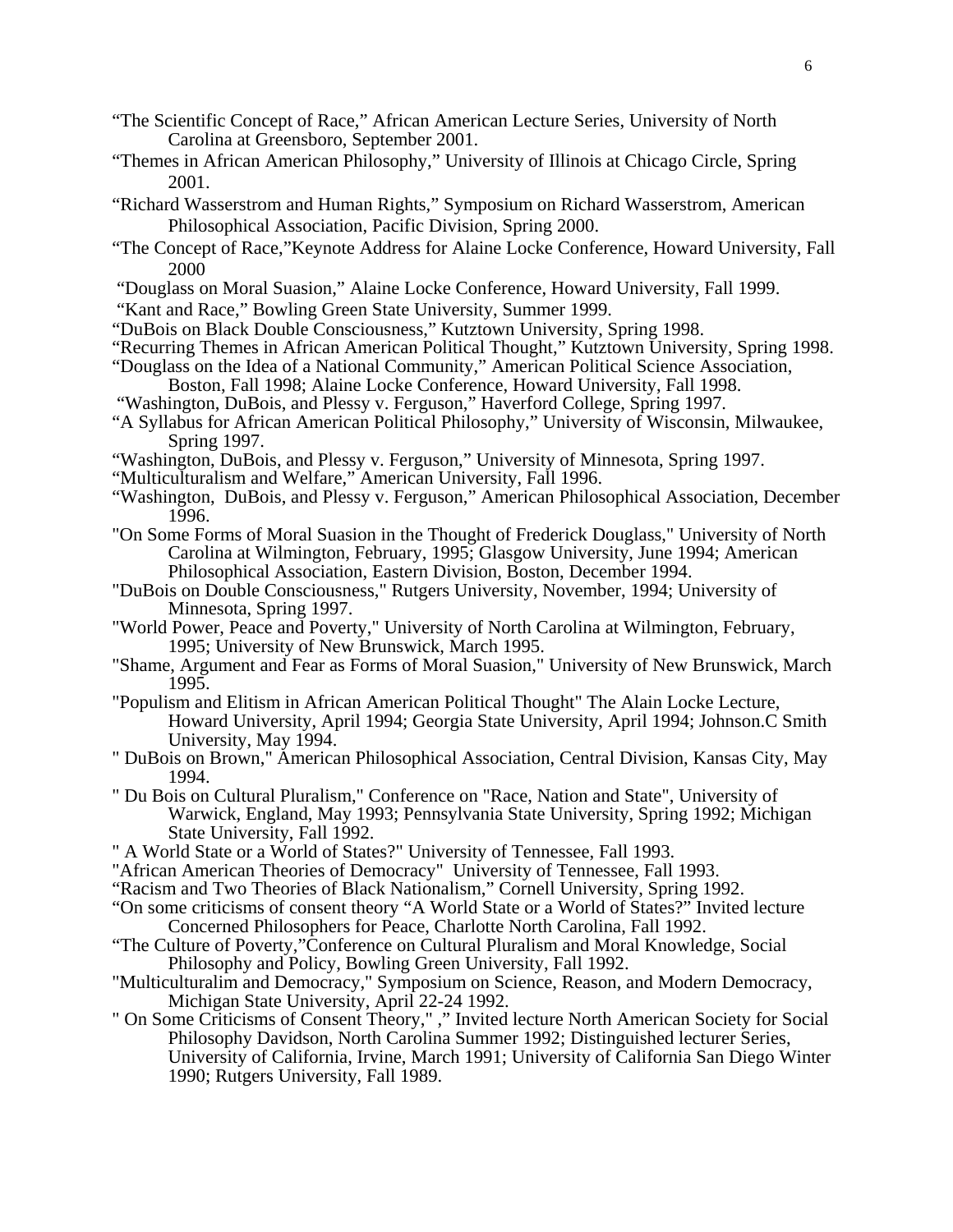- "Radical Implications of Lockean Moral Theory, the case of Frederick Douglass," Pacific Division American Philosophical Association, April 1991; Brandeis University, Spring 1991.
- "Libertarianism, Marxism and Black Progress" University of California San Diego Winter 1990; Fayetteville State University Winter 1990.
- "Dignity and Slavery," Florida State University, Winter 1990; Brown University, Spring 1990.
- "Equal Opportunity for the Underclass," University of Wisconsin at Madison, November 1988; University of Michigan, January 1989.
- "Theories of Racial Exclusion and Inclusion, University of Wisconsin at Green Bay, Spring 1989.
- "The Problem of the Underclasss," University of Delaware, Spring 1989.
- "Civil Rights and Civil Wrongs" Eastern Division American Philosophical Association December 1989.
- "The Dispute About the Underclass," Oxford University, England, January 1988; Howard University, Spring 1988; Texas A & M University, June 1988.
- "A Modern Interpretation of Perpetual Peace," Eastern Division, American Philosophical Association, December 1988.
- "Is Further Civil Rights Legislation Irrelevant to Black Progress?" Eighth Annual Green Bay Colloquium on Ethnicity and Public Policy, May 1987; Eastern Division, American Philosophical Association, December 1987.
- "Consent Theory--A Defence," University of Colorado, September 1987; University of Delaware, November 1987; Texas A & M University, April 1988.
- "Washington and Dubois in International Perspective," University of South Carolina, 1986.
- "Immigration, Emigration, and International Justice," Texas A & M University, November 1986.
- "Justice and Emigration," University of California at Riverside, 1985; Brown University, 1985; Lafayette College, 1986.
- "Consent and Democracy," The University of North Carolina at Chapel Hill, 1984; University of California at Riverside, 1985; Southern Society for Philosophy and Psychology, Spring 1985.
- "Democracy, Intervention and Underdevelopment," University of Louisville, 1984.
- "Sowell on Racism and Class," University of Louisville Conference on Race and Class, 1984.
- "Race and Class," Panel Discussion with William Darity and R. Barnett, University of Louisville, 1984.
- Respondent to symposium on my book, Blacks and Social Justice, American Philosophical Association, Western Division 1984.
- "Blacks and Social Justice," Address on my book, University of Massachusetts, Boston, 1984.
- "Race and Racism," Panel Discussion with Harold Cruse and Sylvia Winters, University of Maryland, 1983.
- "Justice as Retribution and as Compensation," New College, Sarasota, Florida, 1983.
- "The Color-blind Principle," Racism Conference, University of South Florida, February 1982. "Professor Dworkin on Busing," University of Texas, Austin, May 1982.
- "The Race-Class Issue," Africana Philosophy, Philosophy in Africa and the African Diaspora, Haverford College, 1982.
- "Race and Class," University of Maryland Conference, "Marxism: One Hundred Years," 1982.
- "Busing and Equal Educational Opportunity," Invited paper for the Tenth Inter-American Congress on Philosophy, Florida State University, Tallahassee, Florida, October 1981.
- "Democracy and Human Rights in the Third World," Conference on Human Rights, University of Dayton, Ohio, April 1980.
- "Consent and Compensation," President's Commission for the Study of Ethical Problems in Medicine and Bio-Medical and Behavioral Research, Washington D.C., September 1980.
- "Compensation and Self-Respect," Tuskegee Institute, November 1980.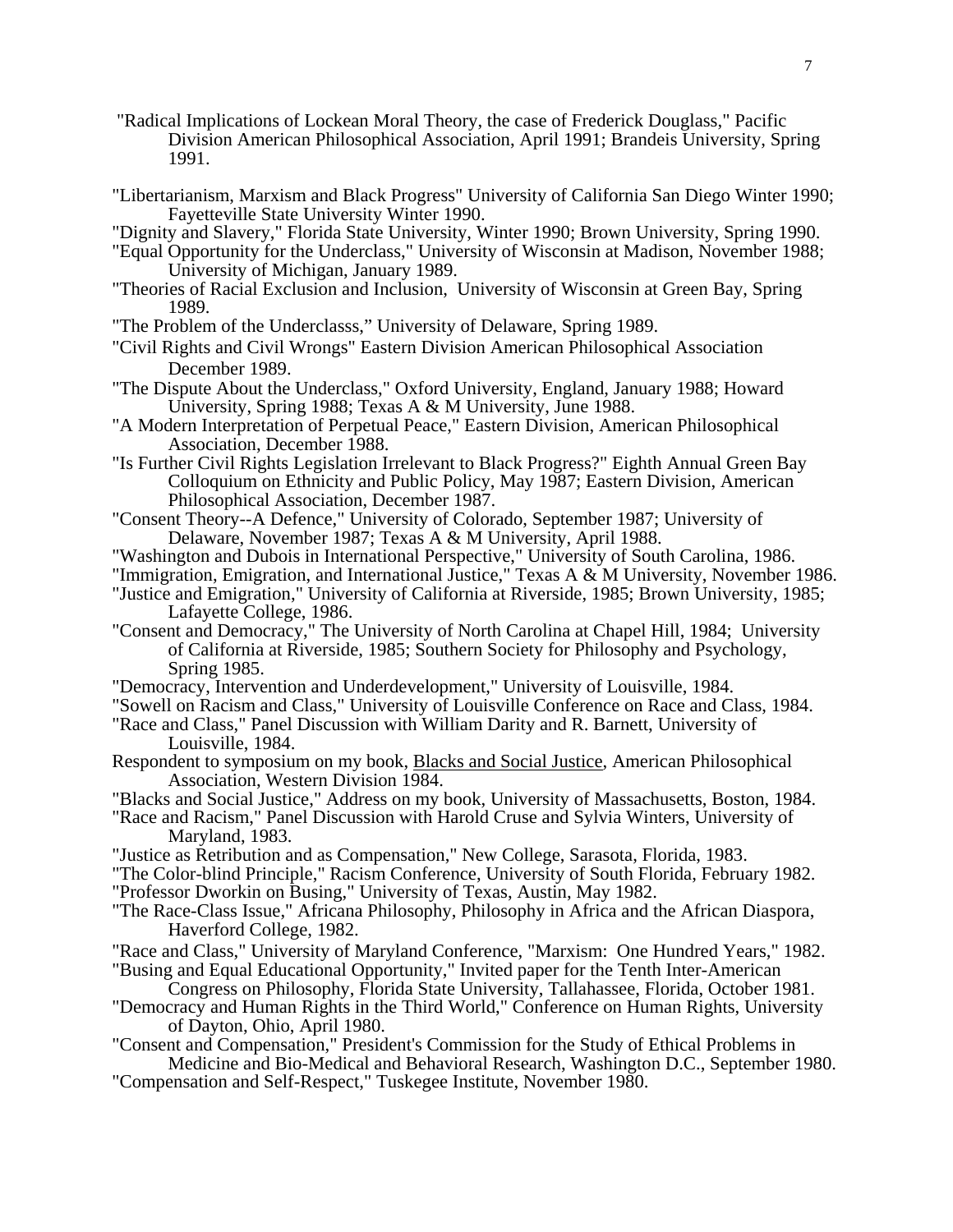- "Discrimination, Compensation, and Self-Respect," Invited paper for the American Philosophical Association, Eastern Division, December 1980.
- "Equality of Education," Conference on Equal Opportunity, California Council for the Humanities in Public Policy, Sacramento, California, January 1979.
- "Rawls on Justice and Happiness," University of Connecticut at Storrs, February 1979; University of Kentucky, February 1979.
- "The Race-Class Issue," American Philosophical Association, Pacific Division, March 1979. (Refereed)
- "Self-Respect and Protest," Conference on Black Thought, Tuskegee Institute, Alabama, 1976.
- "Black Power: An Idea Whose Time Has Come?" Harrison College, Barbados, West Indies, 1976.
- "The Marxism of Frantz Fanon," Los Angeles City College, 1974.
- "Fanon and Dubois on Culture," Conference on Black Thought, Tuskegee Institute, Alabama, 1973.
- "Violence and Self-Respect," University of Illinois at Chicago Circle, 1972; University of Wisconsin, 1972.
- "Morality of Reparations," Conference on Black Philosophy, University of Illinois at Chicago Circle, March 1970; American Philosophical Association, Pacific Division, March 1972 (refereed);

Massachusetts Institute of Technology, April 1972.

# **COMMENTS**

Comments on Cornel West's "Democracy Matters," American Philosophical Association Eastern Division Meetings, New York Fall 2005.

Comments on David Dyzenhaus's "Hobbes's Theory of Transitional Justice," NOMOS Group American Political Science Association Fall 2005.

Comments on Howard McGary's "Forgiveness" Temple University Spring 2005.

- Comments on Lewis Gordon's Race and Emotion, University of San Francisco Conference on Race and Emotion Spring 2001
- Comments of Paget Henry's Calliban's Reason, Conference on Afro-Caribbean Philosophy, Howard University Fall 2000
- Comments on Frederick Douglass, edited by Tommie Lott and Frank Kirkland, American Philosophical Association, Western Division Meetings, New Orleans, Spring 1999.
- Comments on Howard McGary's Race and Social Justice, American Philosophical Association, Western Division Meetings, New Orleans, Spring 1999.
- Comments on Pauline Kleingeld "Kant's Patriotic Cosmopolitanism" American Philosophical Association, December 1999
- Comments on Tommy Lott's The Invention of Race, American Philosophical Association, December 1999.
- Comments on Charles Mills' The Racial Contract, American Philosophical Association, Central Division Meetings, Chicago, Spring 1998.
- Comments on James Nickel's "Minorities, Nationalities, and Indigenous Peoples," Eastern Division American Philosophical Association, December 1990.
- Comments on David Lyons The Balance of Injustice and the War for Independence, Eastern Division American Philosophical Association, Washington, D. C., 1992.
- Comments on Richard Miller's "Affirmative Action," North American Philosophical Association, Charlotte, North Carolina, Spring 1987.
- Comments on Gertrude Ezorsky's "Affirmative Action," Radical Philosophers Association, New York, Spring 1987.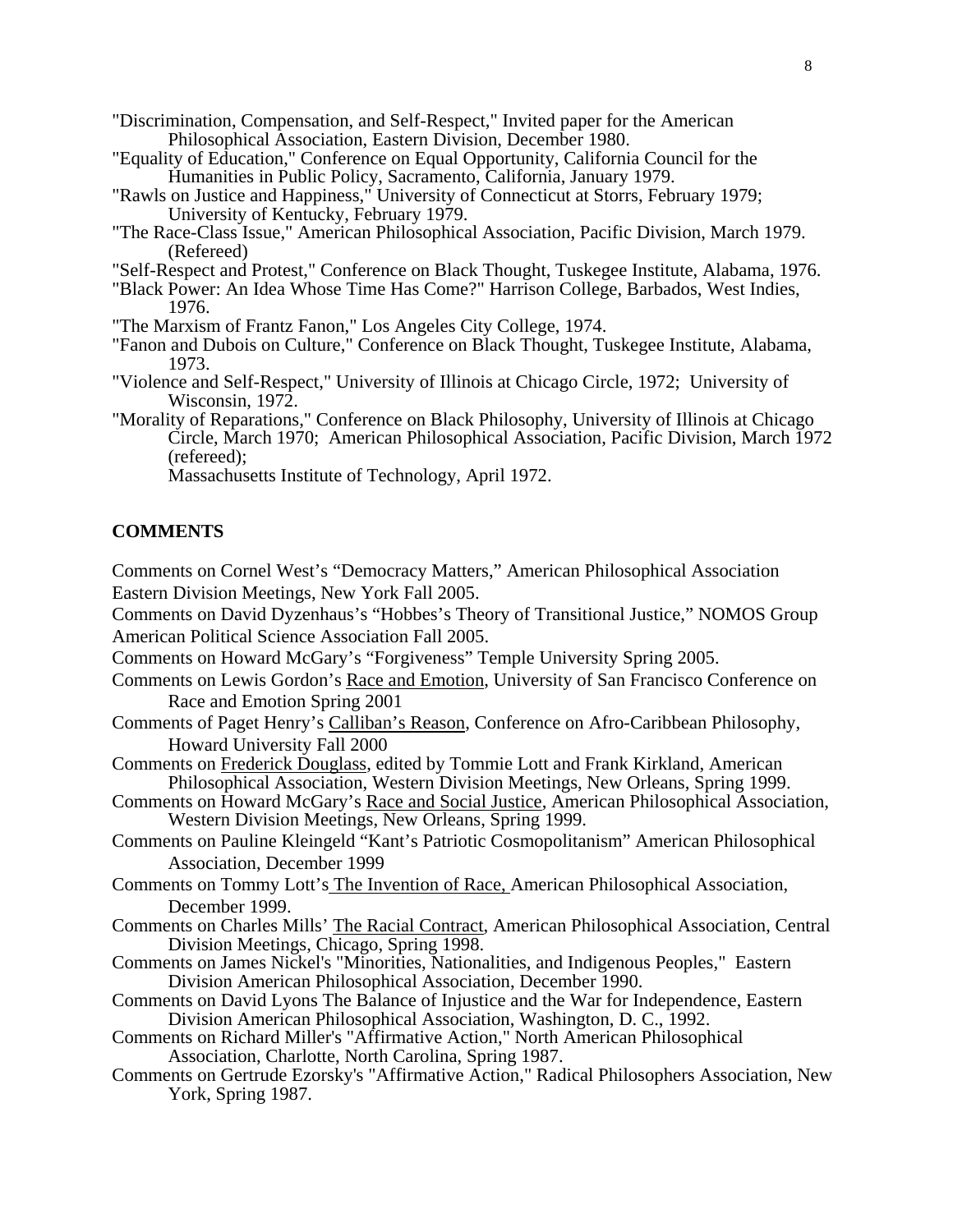- Comments on Newton Garver's "Peace and Justice," Eastern Division, American Philosophical Association, December 1987.
- Comments on Gary Jones's "On Preferential Treatment: A Critique of Bakke," American Philosophical Association, Eastern Division, 1983.
- Comments on Professor Redmon's "Human Rights and World Hunger," Kentucky Philosophical Association, May 1980.
- Comments on Jeffrey Paul's "Entitlement, Restitution and Capital Punishment," American Philosophical Association, Western Division, April 1979.
- Comments on Howard McGary's "Prefential Hiring," American Philosophical Association, Pacific Division, March 1978.
- Comments on Robert Williams's "The Possibility of a Black Philosophy," Invited paper for American Philosophical Association, Eastern Division, December 1978.
- Comments on Larry Thomas's "Rawls and the Black Consciousness Movement," American Philosophical Association, Pacific Division, 1975.

#### **WORK IN PROGRESS**.

A History of African American Political Thought: From David Walker to the present.

Essays in African American Political Thought, A Collection of some of my Essays.

Unpublished essays for the Collection:

"DuDois and Double Consciousness

- "Frederick Douglass's Double Transformation"
- "Washington and DuBois in International Perspective"

"DuBois's Romanticism."

"Affirmative Action and National Identity."

#### **SERVICE**

### **PANEL DISCUSSIONS**

 Chair for Panel on Affirmative Action APA Fall 2002 Symposium on Richard Wasserstrom's Work, Spring 2000, Panel Participant. Symposium on "Humanistic Issues in Child Abuse," University of South Florida, 1980, Panel Participant. Symposium on "The Role of Ethics in the Marketplace," University of South Florida, 1980, Respondent Public Policy Conference on Equal Opportunity, Sacramento, California, 1979, Panel Participant. Standard Oil Conference on Business Ethics, San Francisco, California, 1972, Panel Participant.

# **CONSULTING**

University of Massachusetts at Boston, Philosophy Department, Spring 2000, Department Reviewer. Florida State System Philosophy Programs, 1995, Chief Department Reviewer.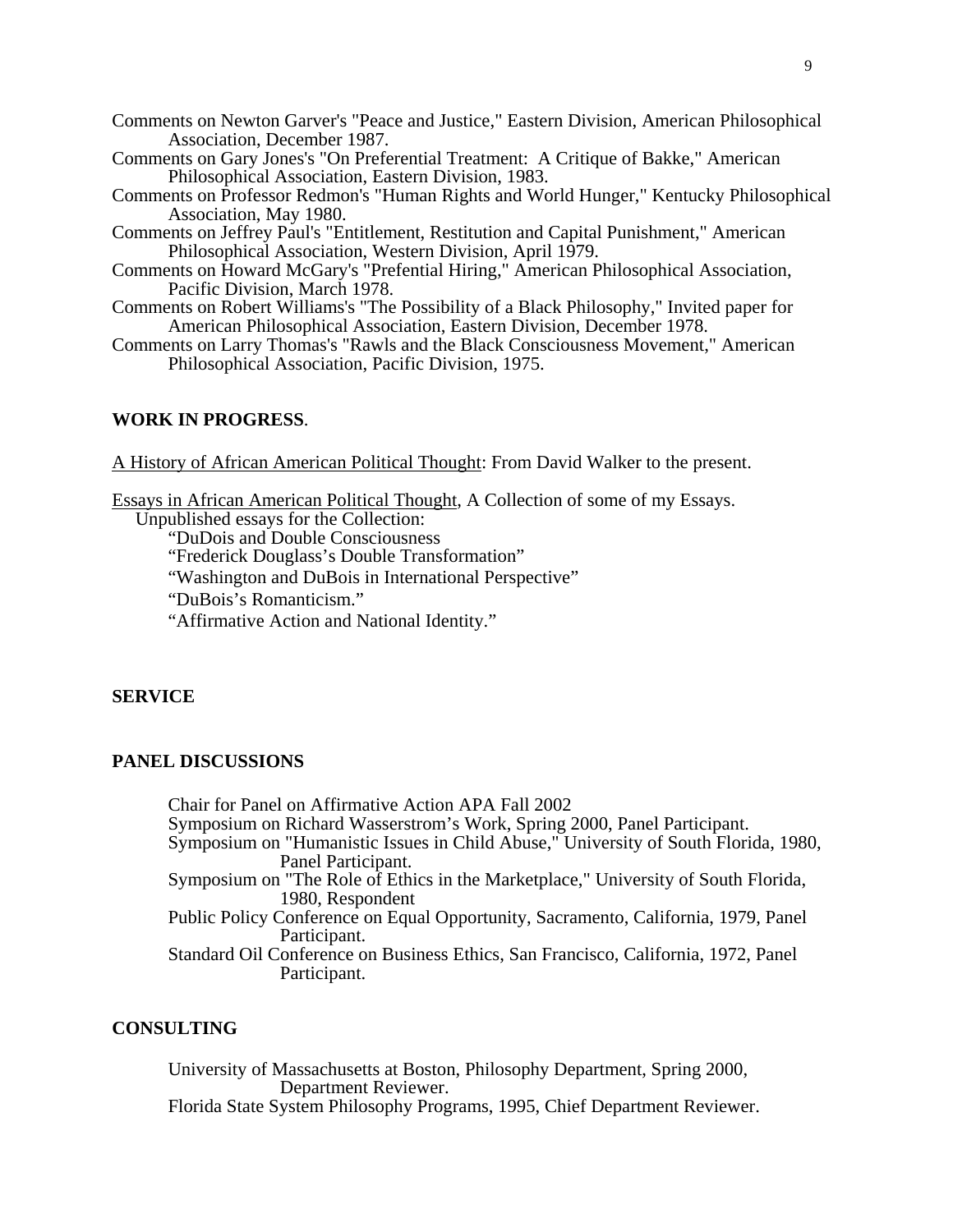University of Massachusetts at Boston, Philosophy Department, Fall 1990, Department Reviewer. President's Commission for the Study of Ethical Problems in Medicine and Biomedical and Behavioral Research, Washington, DC, 1980, Consultant. University of Louisville Philosophy Department, 1979, Department Reviewer.. National Endowment for the Humanities, Consultant, 1978.

#### **EDITORIAL BOARDS and JOURNAL REFEREE**

 *Ethics Philosophical Forum. Social Theory and Practice Public Affairs Quarterly NOUS Journal of Ethics Journal of Social Philosophy* 

#### **BOOK PUBLISHERS REFEREE**

 Oxford University Press Blackwell Publishers Cornell University Press Indiana University Press Routledge Press University of Kansas Press

### **COMMITTEE MEMBERSHIP**

#### **UNIVERSITY**

 Graduate Fellowship Committee, UNC Curriculum for Peace, War and Defense, UNC Black Faculty and Staff Caucus, UNC Department of African and African-American Studies, UNC Black Studies Committee, University of Kentucky. Curriculum Committee, University of Kentucky. Black Studies Committee, University of South Florida. Tenure and Review Committee, University of South Florida.

## **AMERICAN PHILOSOPHICAL ASSOCIATION**

 Committee on Blacks in Philosophy, Chair, 1999-2002 Program Committee for Eastern Division, American Philosophical Association Committee on Political Philosophy 1985.

### **OTHER**

.